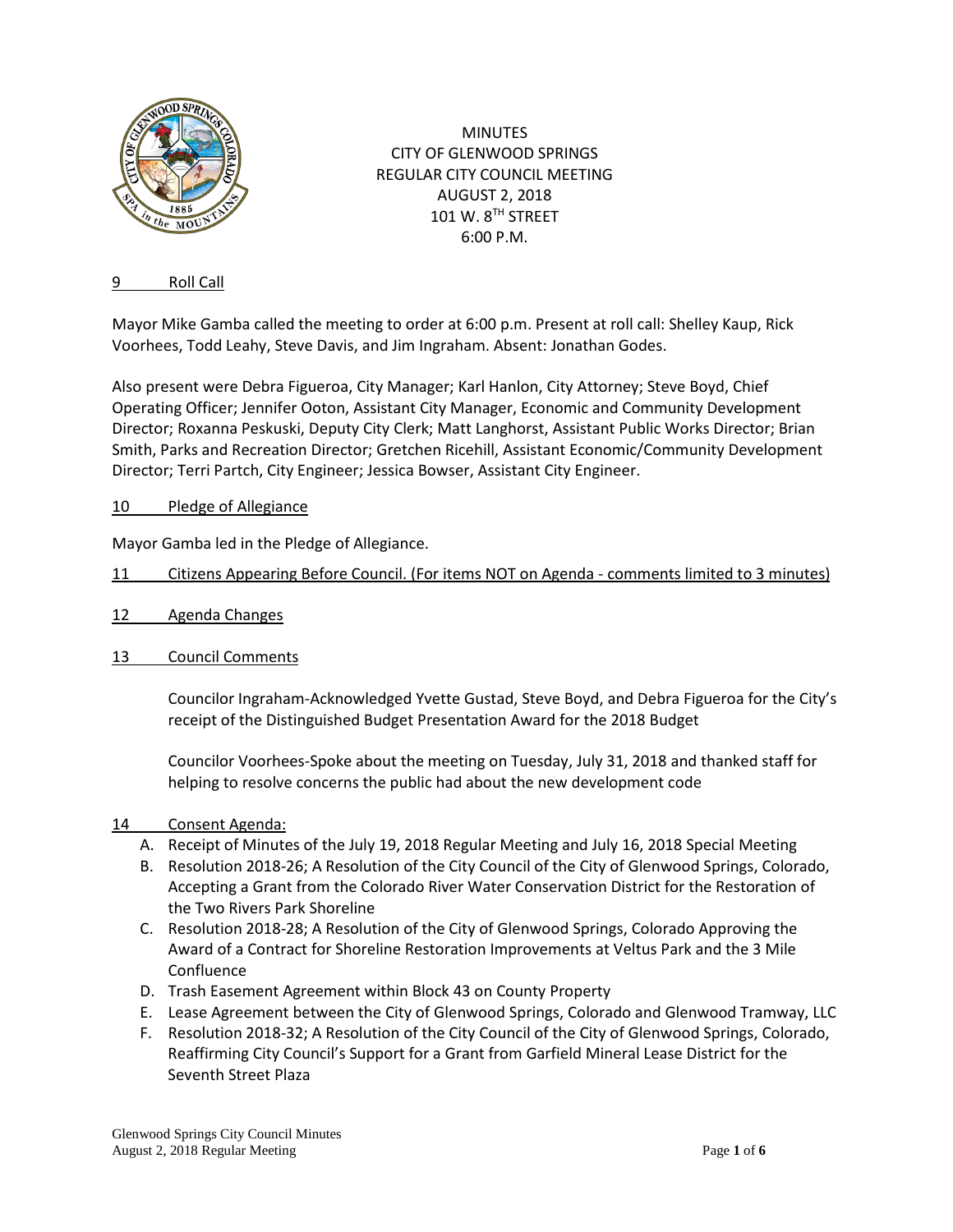G. Resolution 2018-33; A Resolution of the City Council of the City of Glenwood Springs, Colorado, Adopting Engineering Standards

## *Councilor Voorhees moved, seconded by Mayor Pro-Tem Leahy, to approve the consent agenda.*

## *Motion passed unanimously by all present (Godes absent)*

15 Adoption of New Land Use Code and Related Fees – Ordinance No 19, Series of 2018; An Ordinance of the City of Glenwood Springs Repealing and Replacing Title 070 of the Glenwood Municipal Code and Amending Other Sections of the Municipal Code that Reference Title 070 (SECOND READING):

Gretchen Ricehill recapped for Council Ordinance No 19, Series of 2018. At its July 19<sup>th</sup> meeting, City Council conducted a public hearing regarding Ordinance 19. In a 7-0 vote, Council approved the Ordinance (first reading), with findings and conditions listed in the July 19<sup>th</sup> staff report. Since that meeting, staff made three additional corrections to the Adoption Draft. An updated Errata Sheet was attached to the current staff report.

Mayor Gamba opened the item for public comment:

Hayden Rader-Reiterated what he has stated at the prior meeting on July 19, 2018. He was also thankful for the City's willingness to resolve some of his concerns about the new development code and the property he owns.

Mayor Gamba closed public comment.

# *Mayor Pro-Tem Leahy moved, seconded by Councilor Davis, to approve Ordinance No 19, Series of 2018; An Ordinance of the City of Glenwood Springs Repealing and Replacing Title 070 of the Glenwood Municipal Code Amending Other Sections of the Municipal Code that Reference Title 070 along with the proposed changes made between first and second reading (SECOND READING)*

# *Motion passed unanimously by all present (Godes absent)*

16 Resolution 2018-29; A Resolution of the City Council of the City of Glenwood Springs, Colorado, Establishing a Development Review Fees Schedule and Approving a Cost Reimbursement agreement:

Gretchen Ricehill explained that Resolution 2018-29 relates to the recent adoption of Title 070, the Glenwood Springs Development Code. The development code includes a number of new review procedures for which there needed to be corresponding application review fees. Additionally, for the procedures that essentially remained unchanged, staff reassessed and revised existing fees that had not been adjusted since 2015.

Mayor Gamba opened the item for public comment and no comments were noted. Mayor Gamba closed public comment.

*Mayor Pro-Tem Leahy moved, seconded by Councilor Kaup to approve Resolution 2018-29; A Resolution of the City Council of the City of Glenwood Springs, Colorado, Establishing a Development Review Fees Schedule and Approving a Cost Reimbursement agreement*

#### *Motion passed unanimously by all present (Godes absent)*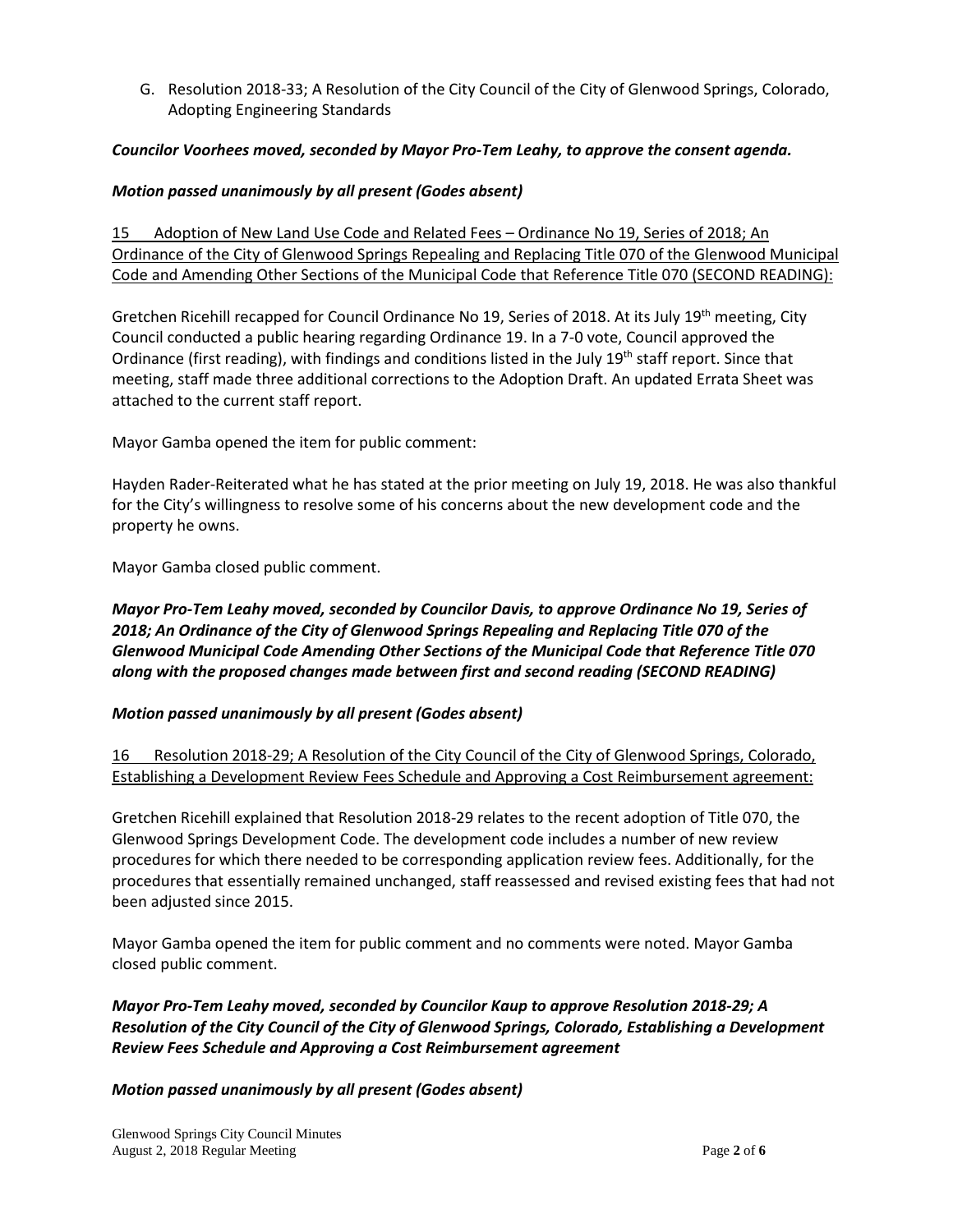# 17 Resolution 2018-31; A Resolution of the City Council of the City of Glenwood Springs, Colorado, Adopting the Administrative Manual:

Gretchen Ricehill spoke to council about Resolution 2018-31, she explained that the new Development Code-Title 070 of the Glenwood Springs Municipal Code references an Administrative Manual, which includes checklists of submittal requirements for each development application type. Each checklist details the type of information that is needed from an applicant in order for city staff, outside reviewing agencies, and general public to properly assess a proposed development.

Mayor Gamba opened the item for public comment and no comments were noted. Mayor Gamba closed public comment.

## *Mayor Pro-Tem Leahy moved, seconded by Councilor Voorhees to approve Resolution 2018-31; Resolution of the City Council of the City of Glenwood Springs, Colorado, Adoption the Administrative Manual*

## *Motion passed unanimously by all present (Godes absent)*

#### 18 Approval of Design Services during Construction:

Jessica Bowser presented to Council that since the selected Construction Management firm is different from the Design Engineer, the City would need to enter into an agreement with Wood, for design services during construction. This contract would be purely dependent on the amount of involvement requested by the City for support.

Mayor Gamba opened the item for public comment no comments were noted. Mayor Gamba closed public comment.

# *Councilor Kaup moved, seconded by Mayor Pro-Tem Leahy, to award a contract to Wood for Design Services during Construction during the 27th Street Bridge Project with a not to exceed amount of \$162,420.00*

#### *Motion passed unanimously by all present (Godes absent)*

#### 19 Approval of 27<sup>th</sup> Street Construction Management Contract:

Jessica Bowser explained that the City was advised by CDOT to have Construction Management selected prior to issuing the Invitation to Bid for Construction. The federal funding received for this project requires that the Construction Management team be selected based purely on qualifications. HDR had the highest overall score and the City entered into negotiations with them. The current Construction Management, Construction Inspection, and Materials Testing Estimate is \$1,499,923.35. This amount was based on an assumption of the contractor's schedule and could go down, dependent on the Contractor selected for Construction and their specified scheduling.

Mayor Gamba opened the item for public comment:

Christian Henny-Thanked Council for the thoughtfulness being put into this project

Mayor Gamba closed public comment.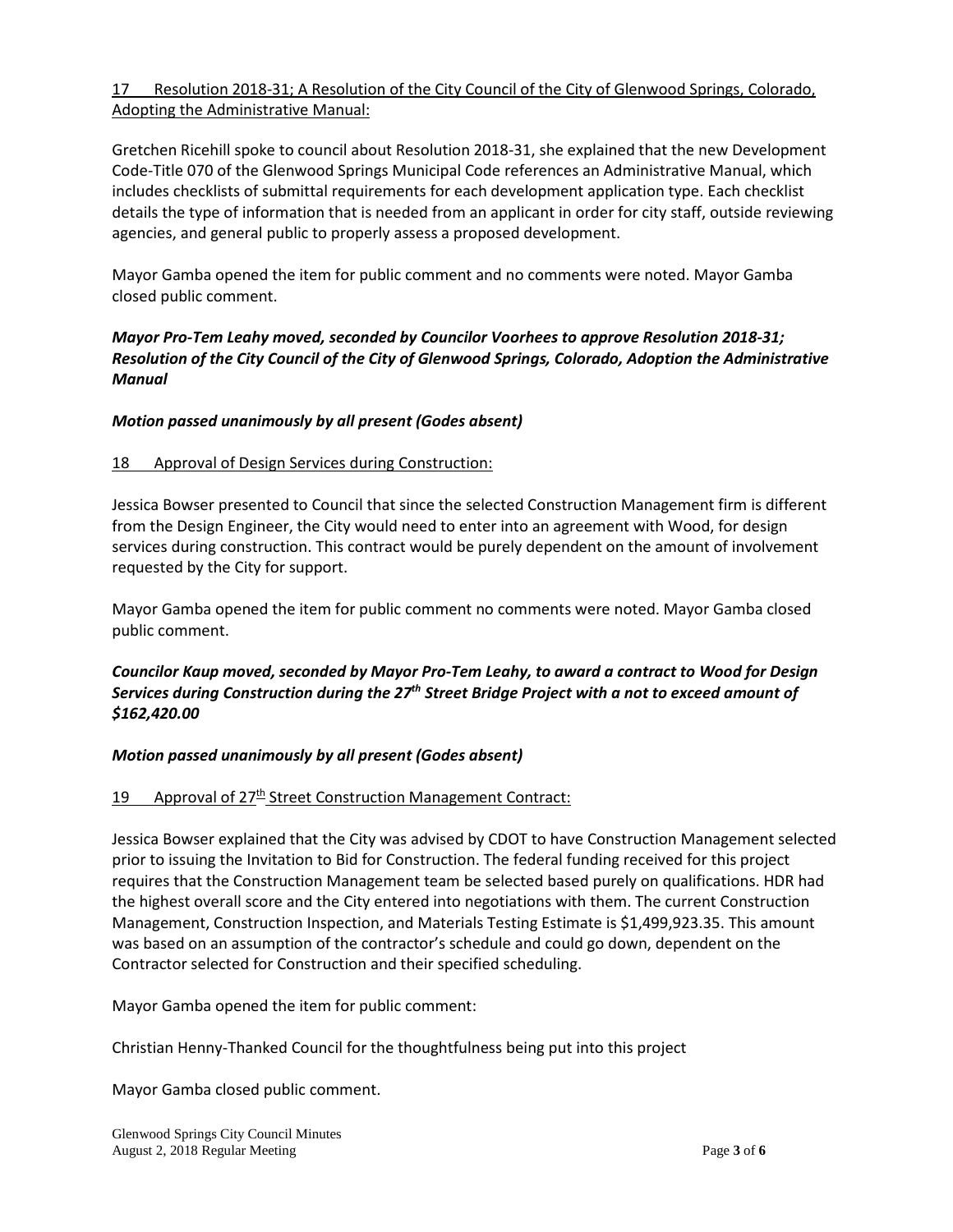# *Mayor Pro-Tem Leahy moved, Seconded by Councilor Davis, to award the Contract BD 2018-035 to HDR for a Not to Exceed Amount of \$1,250,000.00 subject to price negotiation once a contractor schedule is in place*

## *Motion passed unanimously by all present (Godes absent)*

## $20$  27<sup>th</sup> Street Bridge Approval to go to Bid for the Project Construction:

Jessica Bowser detailed how the City of Glenwood Springs Engineering would like approval to issue the Invitation to Bid for the 27th Street Bridge Project as soon as CDOT has provided approval to the City. The City will allow four (4) weeks for the bid process with a mandatory pre-bid meeting to be held after the second advertisement.

Mayor Gamba opened the item for public comment and no comments were noted. Mayor Gamba closed public comment.

## *Councilor Kaup moved, seconded by Mayor Pro-Tem Leahy, to approve to proceed with the 27th Street Bridge Project Invitation to Bid*

#### *Motion passed unanimously by all present (Godes absent)*

#### 21 Urban Renewal Services

Jenn Ooton presented to council an agreement for advance funds from Glenwood Springs Mall LLC to cover costs associated with Urban Renewal Services to determine whether an Urban Renewal Authority could be formed for the purposes of redeveloping the Glenwood Springs Mall.

Mayor Gamba opened the item for public comment and no comments were noted. Mayor Gamba closed public comment.

*Councilor Voorhees Moved, seconded by Mayor Pro-Tem Leahy, to approve the agreement with Glenwood Springs Mall LLC for advanced funds to cover associated costs for Urban Renewal Services from Ricker Cunningham for an amount not to exceed \$25,000, and to authorize the City to enter into an agreement with Ricker Cunningham for the Outlined Renewal Services*

#### *Motion passed unanimously by all present (Godes absent)*

22 City Council Remote Attendance at Meetings – Ordinance No 20, Series of 2018; An Ordinance of the City Council of the City of Glenwood Springs, Colorado Amending Article 020.030 of the Glenwood Springs Municipal Code by the Addition of Section 020.030.120 to provide Terms and Conditions for Limited Electronic Participation by Members of City Council at City Council Meetings (FIRST READING):

Karl Hanlon explained that per Council's direction staff had prepared an ordinance amending the Glenwood Springs Municipal Code to allow for limited telephone and electronic participation by City Council members at City Council meeting

Mayor Gamba opened the item for public comment and no comments were noted. Mayor Gamba closed public comment.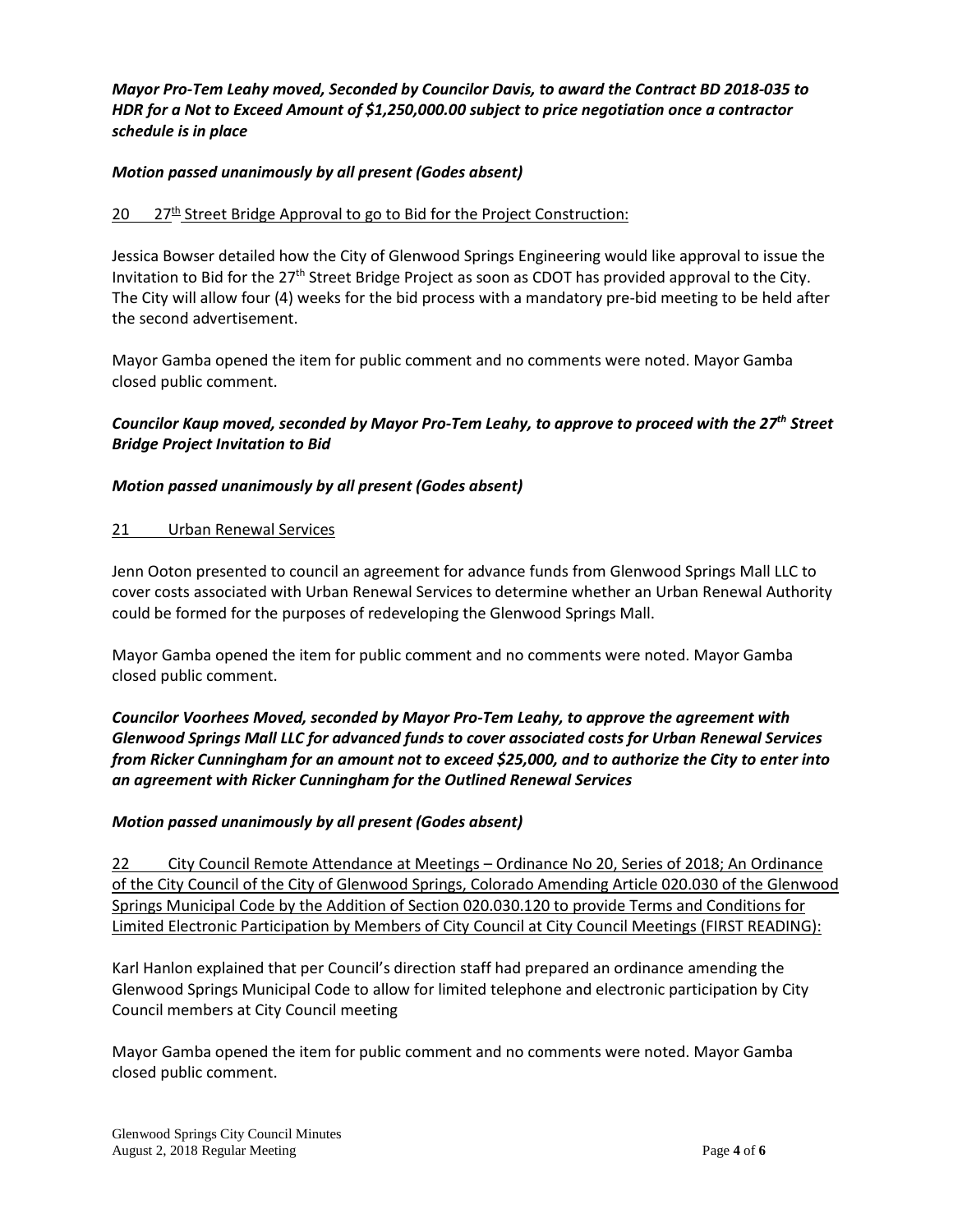### *Mayor Pro-Tem Leahy moved, seconded by Councilor Kaup, to Continue Ordinance No 20, Series of 2018 to the Next Regularly Scheduled City Council meeting*

### *Motion passed unanimously by all present (Godes absent)*

#### 23 Report From City Administration:

- A. City Manager
- B. City Attorney
- C. Correspondence: Incoming/Outgoing
	- i. Recommendation on Public Bathrooms Downtown from Tourism Board

Mayor Gamba explained that during the Pre-meeting that morning Council Comments were skipped, he asked if any Council members had comments that they wanted to say:

Councilor Kaup-Had a question from a member of the public for Terri Partch about the street parking on 7<sup>th</sup> Street east of the Amtrak station. She also asked about the Hydroseeding on the North Landing sight.

Councilor Davis-Commented that he noticed that Cruise-A-Thong had marked some of the city sidewalks with spray paint in order to direct people to their event. He would like to have the organizer of the event clean up the spray paint. Expressed his concern that businesses are allowed to drill holes into the side walk or brick areas in order to put a fence up. He asked that staff figure out a way to have the fences anchored to the building instead of the sidewalk and possibly change the code in order to keep the sidewalks and brick walkways from being destroyed. He asked what was happening at the old sewer plant because it was cluttered and didn't look very good.

24 Executive Session to Conduct a Conference with the City Manager and City Attorney for the Purpose of Discussing the City's Purchase, Acquisition, Lease, Transfer or Sale of Real Property; Determining Positions Relative to Matters That May be Subject to Negotiations, Developing Strategy for Negotiations, and Instructing Negotiators; and to Conduct a Conference with the City Attorney to Receive Legal Advice in Accordance with C.R.S. 24-6-402(4)(a), (b) and (e), related to Garfield County Industrial Development, DDA Parcel Located at 714 Grand Avenue and Confluence Redevelopment

Mayor Gamba requested a motion to move into executive session at 8:52pm

*Mayor Pro-Tem Leahy moved, Seconded by Councilor Kaup to go into Executive Session for the Purpose of Discussing the City's Purchase, Acquisition, Lease, Transfer or Sale of Real Property; Determining Positions Relative to Matters That May be Subject to Negotiations, Developing Strategy for Negotiations, and Instructing Negotiators; and to Conduct a Conference with the City Attorney to Receive Legal Advice in Accordance with C.R.S. 24-6-402(4)(a), (b) and (e), related to Garfield County Industrial Development, DDA Parcel Located at 714 Grand Avenue and Confluence Redevelopment*

The Executive Session was adjourned at 9:40pm

#### 29 Adjournment

Glenwood Springs City Council Minutes August 2, 2018 Regular Meeting Page **5** of **6**